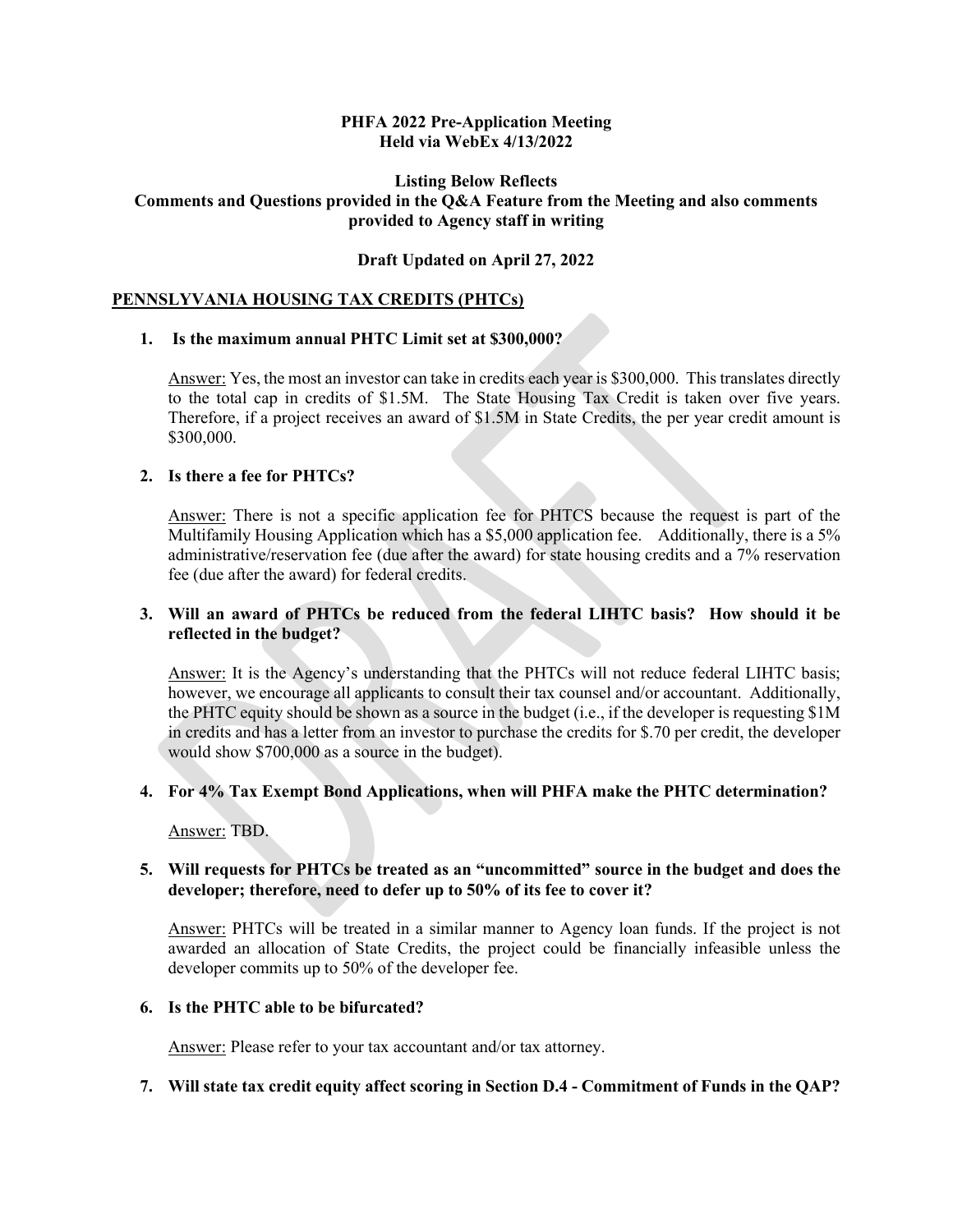Answer**:** State Tax Credits will not be included in the analysis completed for scoring as detailed in Sections D.4.a and D.4.d – Commitment of Funds in the 2022 QAP.

# **SELECTION CRITERIA – Note: Section references are to the 2022 Qualified Allocation Plan**

**1. Community and Economic Impact: Section A.1.a.: General Occupancy Developments Areas of Opportunity and Section A.1.c.: Senior Occupancy Developments:** Will the community impact data remain the same as the 2021 data?

Answer: Yes, the Community Impact Data will remain the same as 2021. Only the scoring forms have changed for 2022. The revised scoring forms can be found on the Agency's website at: https://www.phfa.org/forms/multifamily\_application\_guidelines/presentation/2022community-impact-scoring-forms.pdf.

The Community Impact Data tables can be found on the Agency's website at: [https://www.phfa.org/forms/multifamily\\_application\\_guidelines/presentation/2021](https://www.phfa.org/forms/multifamily_application_guidelines/presentation/2021-community-impact-scoring-forms.pdf) [community-impact-scoring-forms.pdf](https://www.phfa.org/forms/multifamily_application_guidelines/presentation/2021-community-impact-scoring-forms.pdf)

**2. Community and Economic Impact: Section A.2.a. and A.2.b.: Transit-Oriented Design:** Are Transit-Oriented Design points limited to public transportation systems with one fixed stop within one-half mile of the site?

Answer: Yes, Developments must be located within one-half mile of a completed or planned **PUBLIC** transportation fixed route stop. If requesting points for a planned stop, evidence from the public transportation company agreeing to add the stop on the route must be provided.

Would a rural, publicly funded transportation system that picks up residents at their home be considered for Transit-Oriented Design points?

Answer: No.

**3. Community and Economic Impact: Section A.1.b.: School Performance Standards:** Can 2019/2020 school performance schools be used instead of 2020/2021? What if a school score says, "insufficient sample size"?

Answer: It has come to our attention that many school districts did not perform the State required testing in 2020/2021 due to COVID. Therefore, we will accept only 2019/2020 data to ensure that consistently collected data is being used for evaluating all applications.

**4. Community and Economic Impact: Section A.2.a. and A.2.b.: Walkability:** Is the walkscore.com site the only back up / data that the Agency will accept in the walkability category?

Answer: Yes, the Agency will only accept the data from [www.walkscore.com.](http://www.walkscore.com/) For scattered site projects, a walk score will be obtained for each site and a weighted average based upon number of units at each site will be calculated.

**5. Development Team and Process: Section D.1.f.:** Does a nonprofit organization need to have LIHTC development experience to get the 15 points in this category?

Answer: No.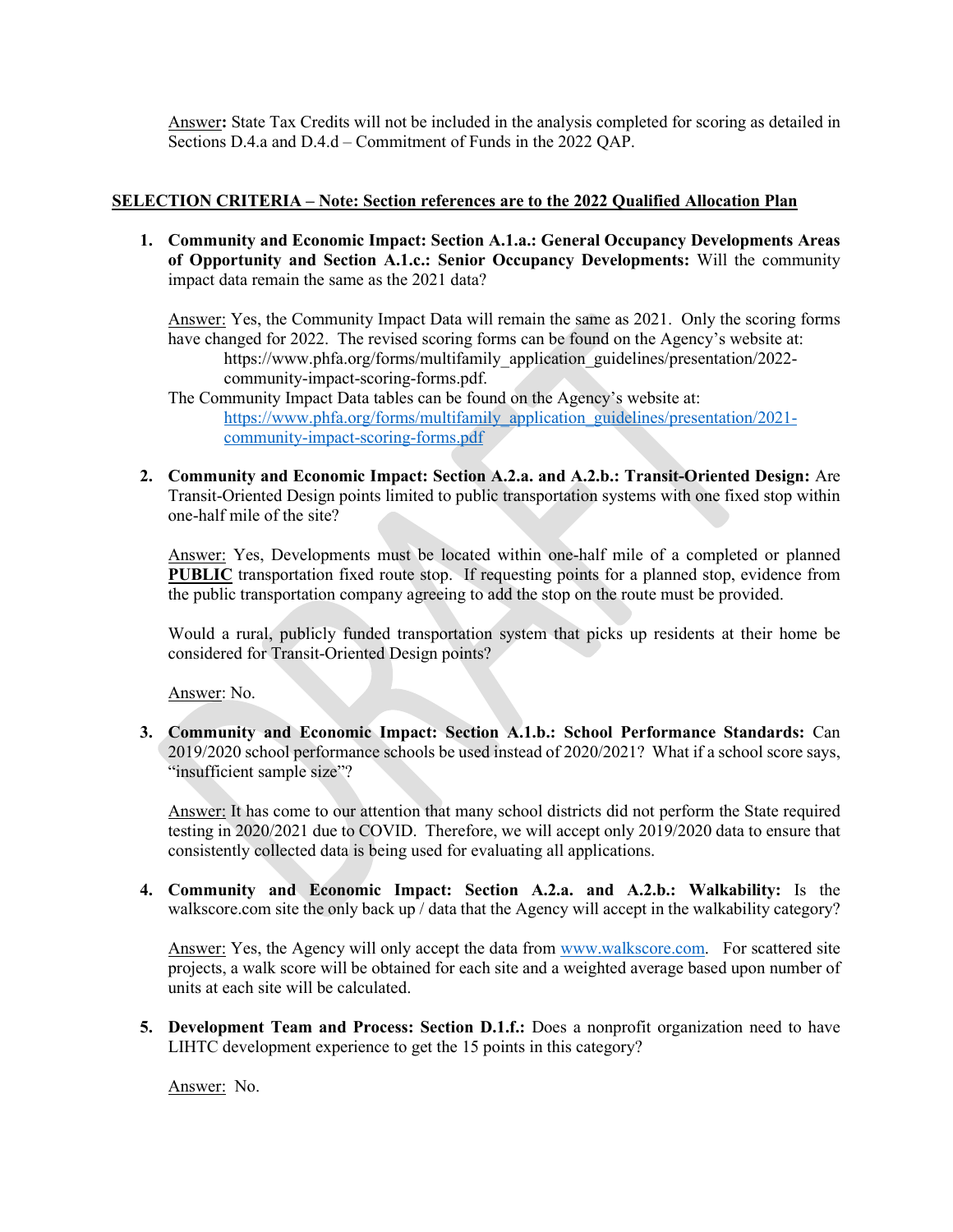### **Development Team and Process: Section D.1.f and D.2: Qualified Small Businesses:**

Does a Qualified Small Business have to demonstrate that the required real estate development experience involves Low Income Housing Tax Credits?

Answer: No.

Do only Owner/Developers qualify as a Qualified Small Business or can other team members such as the architect and property manager, also qualify?

Answer: In Section D.1.f, a company that meets the definition of a Qualified Small Business may receive points for their role as either an Owner/Developer or a Management Agent. In Section D.2, a Qualified Small Business may receive points for their role in providing Professional Services, as a General Contractor, or as a Sub-Contractor/Vendor.

Does a business that meets the qualifications in Section D.1.f have to joint venture with another entity to receive points as an Owner/Developer?

Answer: No. The first row in the table included in Section D.1.f indicates points available when the business is the sole Owner/Developer.

**6. D. Development Team and Process, Section D.2.: Development Team – Material Participation**: If a developer self-scores that they will include an MBE/WBE subcontractor whose contract will fall between 1-4.99% of Total Development Costs, will the Agency consider allowing developers to combine multiple MBE/WBE subs to achieve the 1-4.99% participation? For example, can a developer combine 4 MBE/WBE subs whose contracts are 0.25% of TDC to get to that 1% participation?

Answer: Yes. The Agency will allow for a combination of multiple qualified sub-contractors in this category.

**7. D. Development Team and Process: Section D.5.: Noncompliance**: The QAP allows the Agency to assess negative ranking points for missed deadlines and financing reductions. Will the Agency be accessing these negative ranking points during 2022?

Answer: Yes, the Agency still reserves the right to access negative ranking points.

**8. A. Community and Economic Impact: Section A.3.: Developments that Address Social Inequities and Local Disparities**: How many items on the checklist need to be selected to score the five points?

Answer: At least five.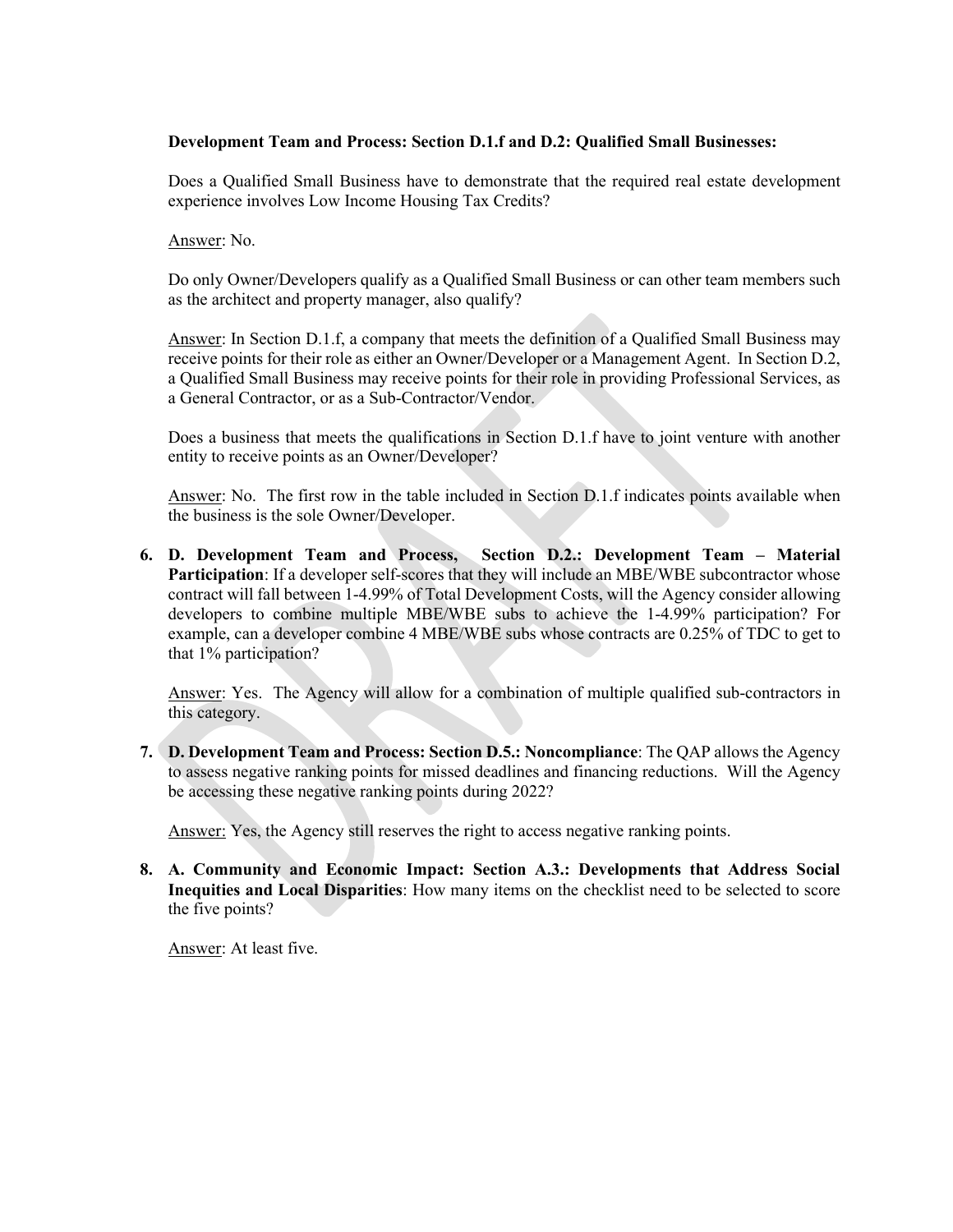# **4% TAX EXEMPT BOND APPLICATIONS**

**1. Additional Developer Fee for Supportive Services:** Do 4% Tax Exempt Bond Applications qualify for an additional developer fee for supportive services under Section 3.5 of the QAP?

Answer: No, only 9% developments qualify for the additional developer fee for supportive services. The limitation of additional developer fee to 9% developments in the 2022 QAP is the same as in the 2021 QAP.

**2. Funding Commitments:** If a funding commitment is included in the 4% Preliminary Application and then it is later substituted in whole or in part by another subordinate source in the Full Application, is that permissible?

Answer: If an award is pending at the preliminary application and then is later committed prior to the final application, that is allowable. However, according to the QAP substantial changes or modifications from the approved application may result in the Agency rejection of the underwriting application.

3. **National Housing Trust Fund**: Can an applicant seeking 4% LIHTCs and Tax-Exempt Volume Cap authorization apply for the national Housing Trust Fund (HTF) and is the application simultaneous with the application for 4% LIHTCs.

Answer: No, 4% Tax Exempt Bond Applications are not eligible for HTF funds, but they are eligible for PHARE Reality Transfer Tax (RTT) funds. For the current round of 2022 Tax Exempt applications, PHARE RTT applications were due in November 2021.

4. **4% Tax Exempt Bond Application**: Is there an application fee due for the Preliminary Application or is it only due when the final application is submitted?

Answer: There is only one application fee. An invoice will be sent to the developer after the receipt of the preliminary application. The fee is due before the full application.

# **POLICY CLARIFICATIONS**

**1. Additional Tax Credits (Section 2.15 of the QAP):** What is the maximum amount of additional credits that a developer can request?

Answer: 5% of original credit reservation. When added to the original credit reservation, the additional credits may exceed the 2021 Tax Credit limit, however, it cannot exceed the 2022 Tax Credit limit as outlined in Section 2.4 of the QAP.

**2. Income Averaging (Section 2.14 of the QAP):** In regard to Income Averaging, the 2022 QAP removed the prior PHFA cap of 10% of units above 60% AMI. However, the Income Averaging Policy provided online under the 2022 Guidelines/Requirements still has that cap. Is the Income Averaging Policy online outdated? Also, what rent advantage will PHFA require/allow against market rents on 80% AMI units? Historically, at least a 10% rent advantage is required for 60% AMI and below units.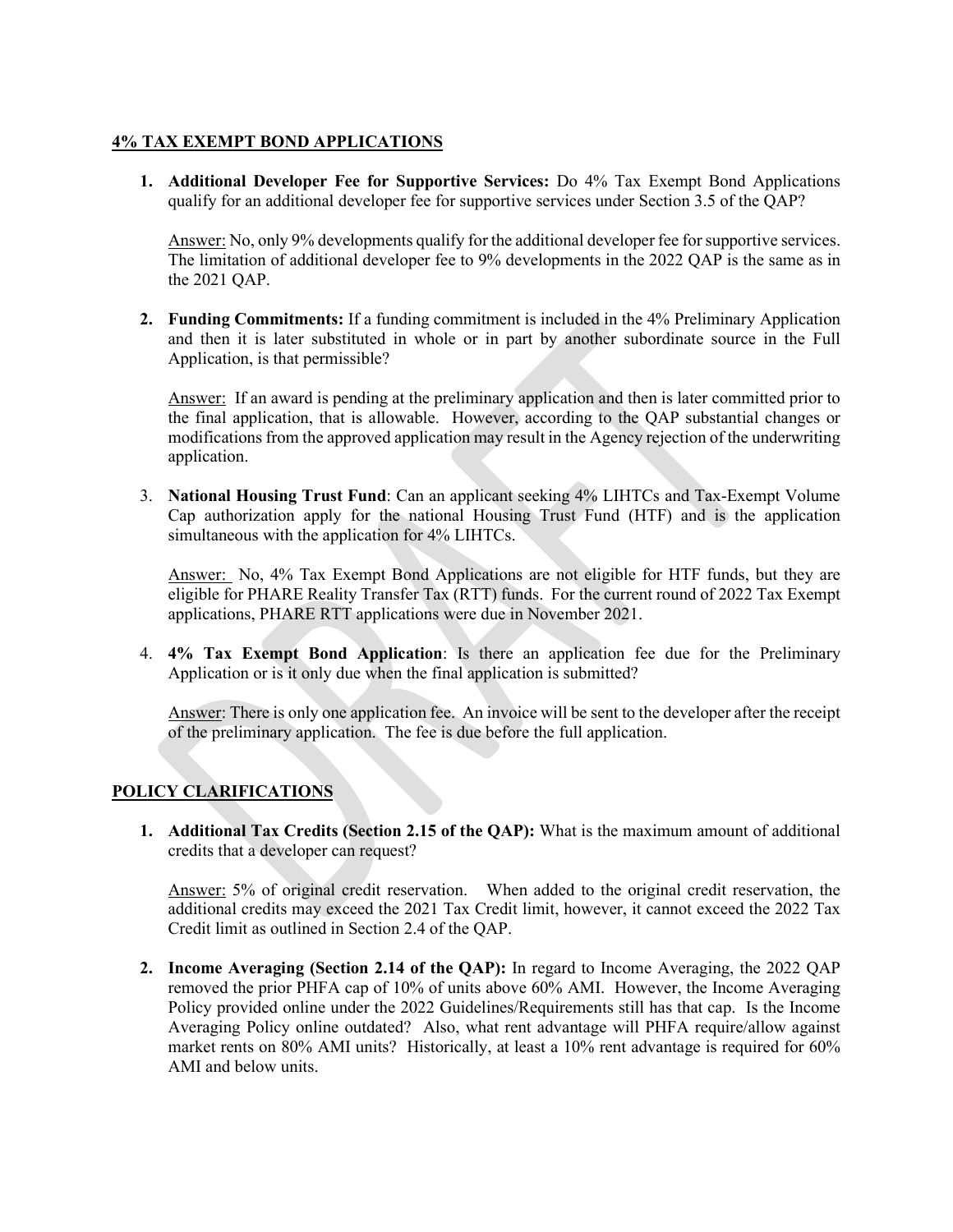Answer: In accordance with the Consolidated Appropriations Act of 2018, only 10% of the units may exceed 60% AMI. Please refer to page 77 of the application material for the full Income Averaging Policy. Rents will be sized on a 10% pricing advantage.

**3. Broadband Infrastructure (Section 3.3.7 of the QAP):** Does there need to be individual internet access points in each apartment?

Answer: Yes.

**4. Blight Remediation (Selection Criteria C.1 of the QAP):** What is the definition of blight remediation?

Answer: A Blighted Structure is a structure which exhibits objectively determined signs of deterioration sufficient to constitute a threat to human health, safety, and public welfare.

#### **ADMINISTRATION / OTHER**

**1. Cyber Security Certification (Section 3.2.17 of the QAP):** Where is the Cyber Security Certification to include in the application?

Answer: The Cyber Security Certification can be found on page 203 of the Multifamily Application and Guidelines.

Will PHFA provide a list of Cyber Security training classes?

Answer: Yes, a list of Cyber Security classes will be posted to the PHFA website with the application materials at a later date.

**2. Additional Developer's Fee for Social Services (Section 3.5 of the QAP):** How much additional developer fee can be obtained for social services?

Answer: In accordance with Section 3.5 of the QAP, applicants may request an additional five percent (5%) developer fee to fund a supportive services escrow for the provision of social supportive services for the benefit of the residents (provided the plan for services is satisfactory to the Agency).

**3. Utility Allowances:** Does PHFA allow third-party utility allowance schedules?

Answer: Yes, please refer to Tab 19, page 323, of the Multifamily Application and Guidelines for further instruction.

**4. Sustainability and Energy:** Does the developer have to do the REScheck with the application?

Answer: No, it is not required at application.

**5. Changes to the Intent to Submit:** Can changes be made to an Intent to Submit after submission?

Answer**:** Yes.Please contact Yashira Aybar to make any changes to the Intent to Submit once it's been submitted. [yaybar@phfa.org.](mailto:yaybar@phfa.org)